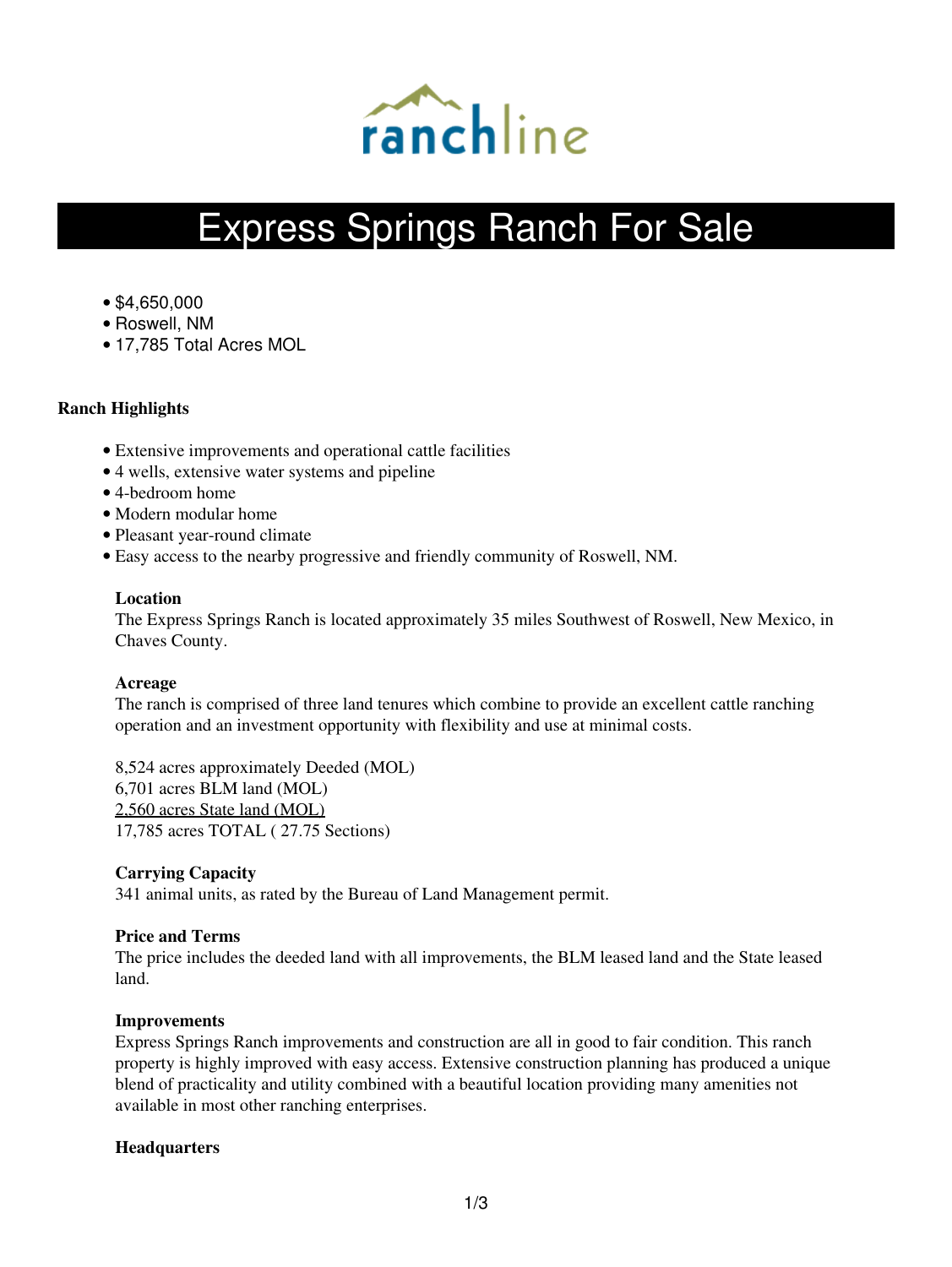The headquarters consists of two living quarters. One four bedroom one bath and a two bedroom and one bath residence are available as well as a modern modular home on the west side of the highway.

# **Utilities**

Electricity is supplied by Central Valley Electric Cooperative. Telephone service is available. Water is received from the house well pumped to the house as well as the west well for back-up purposes.

# **Cross-Fencing/Pastures**

This ranch offers a modern and adequate means of assuring proper animal distribution by being divided into various pastures. In this connection, a high density, high frequency rotational grazing program is employed to maximize the ranch's grazing efficiency.

# **Water Facilities**

There are four wells. The wells are approximately 400 - 800 feet in depth.

There are dirt tanks, numerous storage tanks pipeline delivering water to the drinking troughs

# **Precipitation**

14 inches annually

#### **Elevation** Approximately 4,000 feet.

# **Terrain**

All terrain is readily accessible by vehicle or horseback. A special feature of the Ranch is the Felix River that runs periodically after heavy rains. The large draw holds good water during a large portion of the year and it is tree lined allowing cover for livestock.

# **Vegetation**

The vegetation includes a wide variety of grasses, spring weeds, and browses. These combine to provide year-long forage for sheep or cattle. Major types of forage include:

# **Grasses**

Black, Blue and Sideoats, Grama, Tobosa, Sand Dropseed, Fillaree and Silver Bluestem.

# **Minerals**

None.

# **Schools**

Dexter Elementary, Jr. High, Sr. High Schools:, Roswell Campus of Eastern New Mexico University, and New Mexico Military Institute. Serviced by school bus and or mileage allowance is paid by the school system if children use their own transportation.

# **Special Features**

This ranch offers excellent hunting for mule deer, blue quail, and dove.

# **Ease of Operation**

Annual operating costs are low due to the year-round grazing and mild climate. The long growing season allows minimal winter feeding with protein blocks being used on a free choice basis.